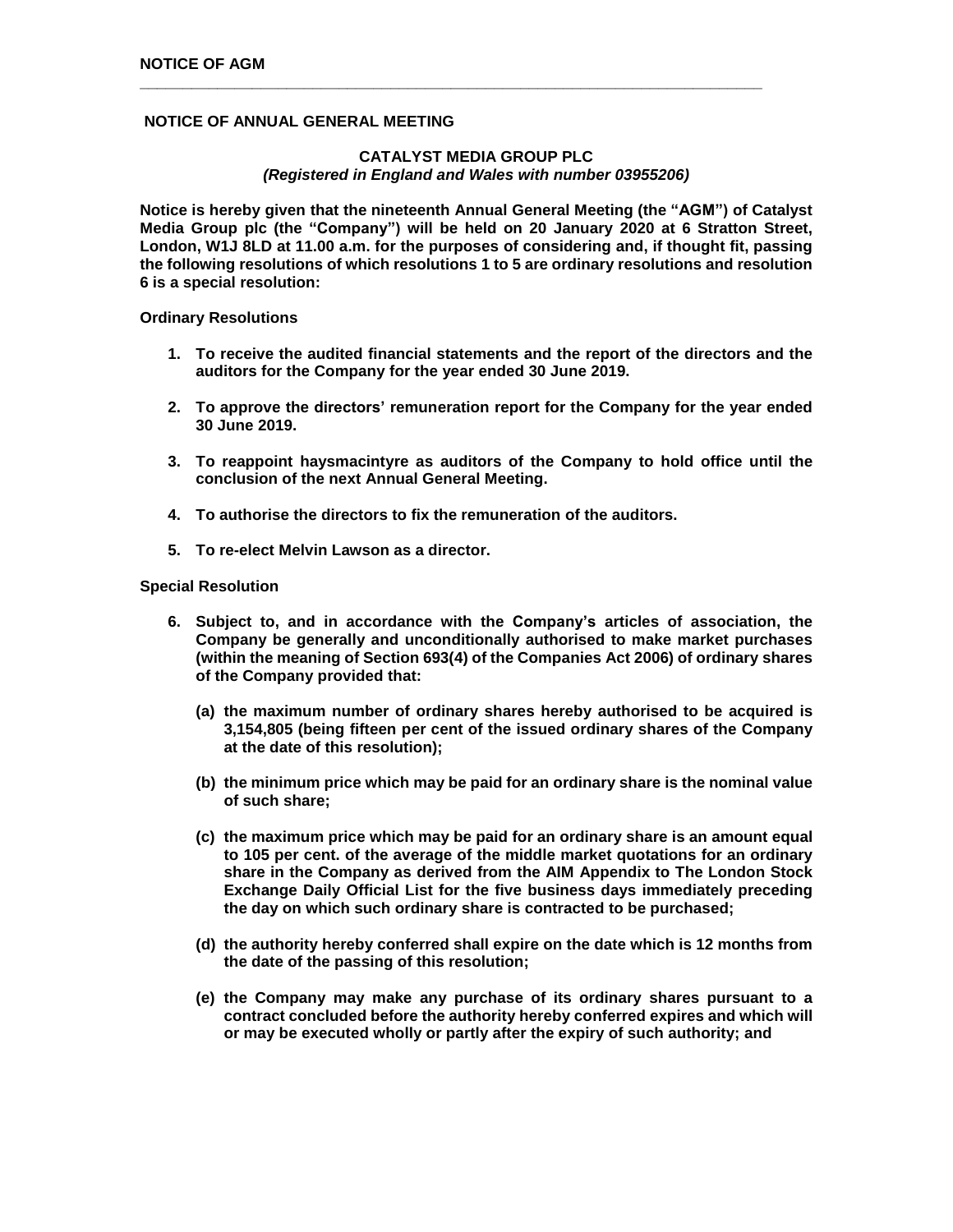**(f) all ordinary shares purchased pursuant to the authority conferred by this resolution shall be cancelled immediately on completion of the purchase or held in treasury (provided that the aggregate nominal value of shares held as treasury shares shall not at any time exceed ten per cent. of the issued ordinary share capital of the Company at any time).**

**\_\_\_\_\_\_\_\_\_\_\_\_\_\_\_\_\_\_\_\_\_\_\_\_\_\_\_\_\_\_\_\_\_\_\_\_\_\_\_\_\_\_\_\_\_\_\_\_\_\_\_\_\_\_\_\_\_\_\_\_\_\_\_\_\_\_\_\_\_\_\_\_**

**By order of the Board**

**Michael Rosenberg OBE Chairman**

**Registered Office: Quadrant House, 4 Thomas More Square, London E1W 1YW**

**Date: 19 December 2019**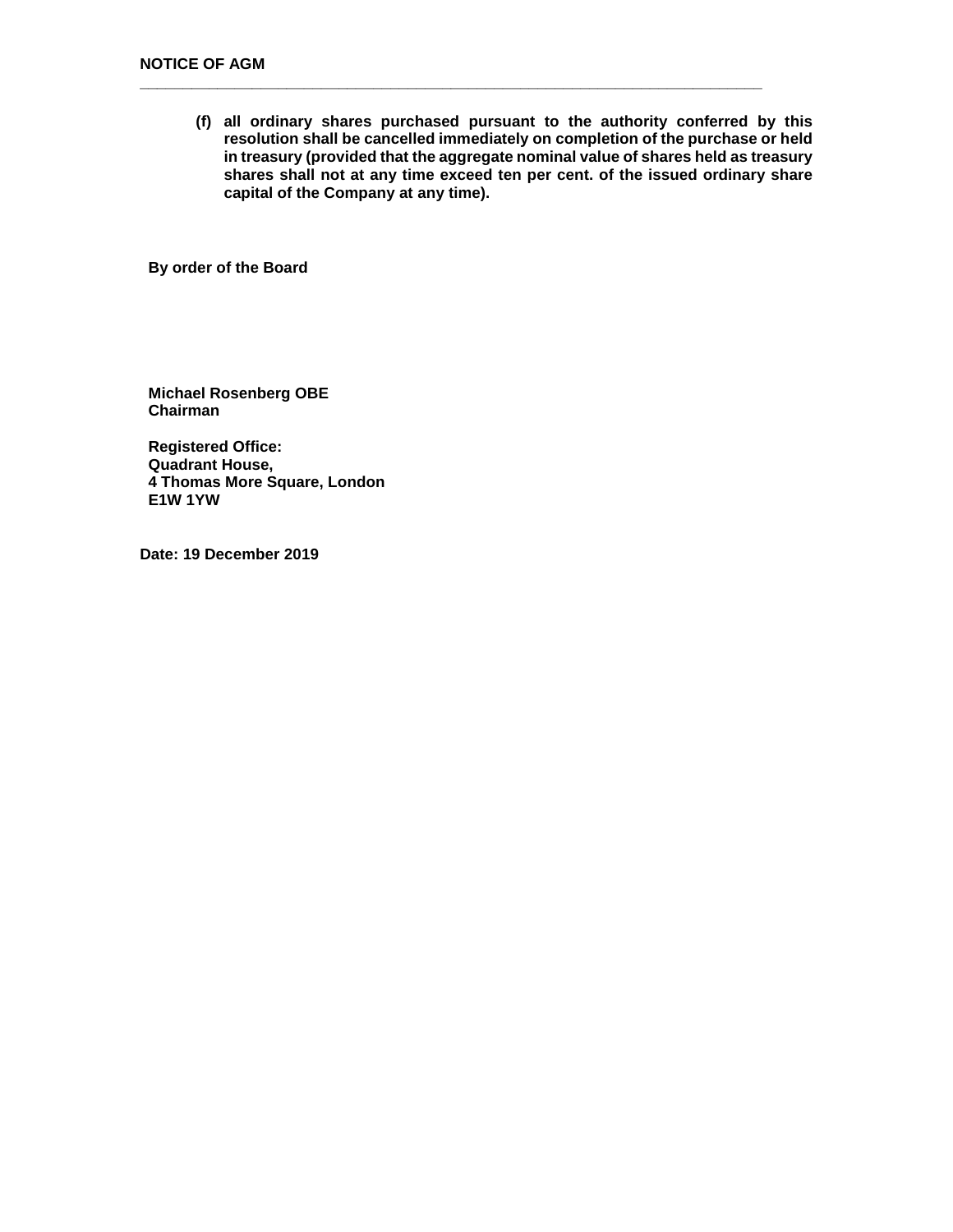Notes:

1. Only the holders of ordinary shares are entitled to attend the meeting and vote, subject to note 4 below. A member entitled to attend and vote may appoint one or more proxies to attend, speak and vote on his behalf at the meeting provided that each proxy is appointed to exercise the rights attached to a different share or shares held by the member. A member need not be a member of the Company but must attend the meeting to represent him.

**\_\_\_\_\_\_\_\_\_\_\_\_\_\_\_\_\_\_\_\_\_\_\_\_\_\_\_\_\_\_\_\_\_\_\_\_\_\_\_\_\_\_\_\_\_\_\_\_\_\_\_\_\_\_\_\_\_\_\_\_\_\_\_\_\_\_\_\_\_\_\_\_**

- 2. A form of proxy is provided. To be effective, a form of proxy (together with the power of attorney or other authority (if any) under which it is signed or a notarially certified copy of such power of attorney or other authority) must be completed, signed and lodged with the Company's registrar, Neville Registrars, Neville House, Steelpark Road, Halesowen, B62 8HD no later than 48 hours before the time of the meeting. Depositing a completed form of proxy will not preclude a member from attending the meeting and voting in person.
- 3. A shareholder which is a corporation (including a company) (a "corporation") and which wishes to be represented at the meeting by a person with authority to speak, vote on a show of hands and vote on a poll (a "corporate representative") must submit a certified copy of the resolution giving the relevant authority to that corporate representative to the registered office (for the attention of the directors) by the same deadline as in note 2 above. A corporate representative has the same powers on behalf of the corporation he/she represents as that corporation could exercise if it were an individual member of the Company. Alternatively, a corporation may complete and return a form of proxy.
- 4. Pursuant to regulation 41 of the Uncertificated Securities Regulations 2001, to be entitled to attend and vote at the meeting (and for the purposes of the determination by the Company of the number of votes they may cast), members must be entered on the Company's register of members by 11.00am on 16 January 2020. Any changes to the register of members after such time shall be disregarded in determining the rights of any person to attend or vote at the meeting.
- 5. In the case of joint holders, the signature of only one of the joint holders is required on the form of proxy, but the vote of the senior (by order in the register of members) who tenders a vote will be accepted to the exclusion of the others.
- 6. Copies of the following documents will be available for inspection at the Company's registered office, during normal business hours, on any day (Saturdays, Sundays and public holidays excepted) from the date of this notice until the day of the meeting and at the place of the meeting for 15 minutes prior to and during the meeting:
	- (a) the register of directors' interests in the share capital of the Company; and
	- (b) copies of the directors' service contracts